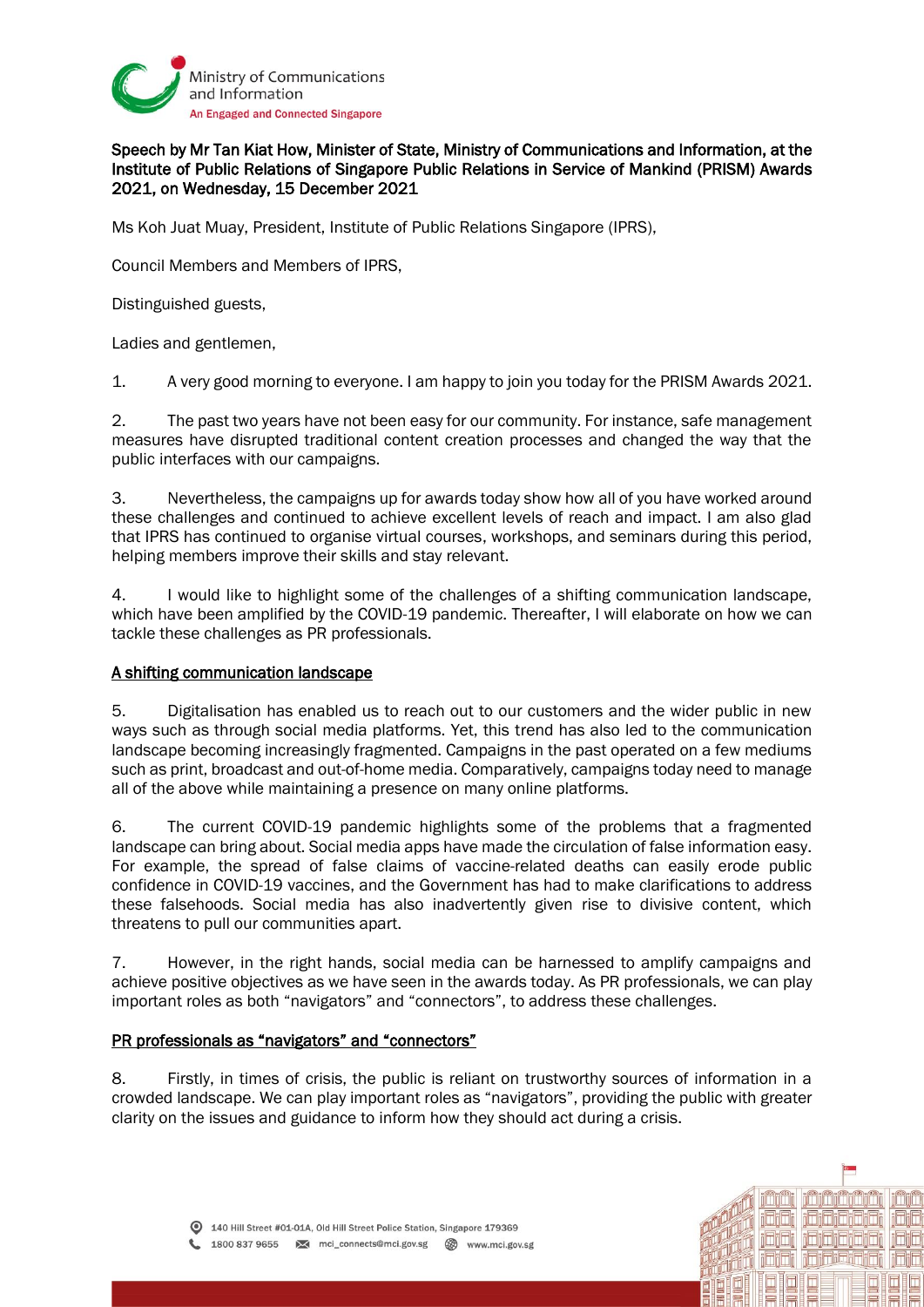9. Many organisations in the private sector have contributed to COVID-19 communications through their campaigns. This includes firms present today like Gojek, whose campaign communicated the importance of vaccinations and motivated Singaporeans to get vaccinated. Similarly, AIA and Ogilvy encouraged Singaporeans to embrace the new normal of living with COVID-19 and find ways to stay healthy through their #EmbracingNewNorms campaign.

10. On our end, the Government sought to provide clear and reliable communications during the crisis. This includes tapping on widely used channels like WhatsApp and Telegram to ensure the timely dissemination of COVID-19 related information. Both channels have attracted a total of more than 1.5 million subscribers to date.

11. The Government has also brought traditional entertainment online through initiatives like our e-Getai livestreams. Our livestreams allowed us to entertain seniors safely while also updating them on the latest COVID-19 guidelines. We also collaborated with artistes and online influencers to put together music videos using iconic songs like "We Will Get There" to lessen anxiety amongst Singaporeans and strengthen public confidence in Singapore's ability to manage the crisis.

12. We cannot do this alone. Your efforts to assist the public in navigating this crisis are reflected in the significant growth in public trust in Singapore from 2020 to 2021. This is according to Edelman's annual Trust Barometer, which measures public trust in businesses, NGOs, the government, and the media. I would like to thank all of you for your efforts, and for playing your part in supporting the public during this COVID-19 pandemic.

13. Likewise, fake news and divisive content threaten to pull communities apart. PR professionals also play an important role as "connectors", helping to bridge gaps between communities by ensuring that accurate and credible information is widely disseminated across diverse channels. This includes employing creative strategies to amplify content and messages to a wider audience.

14. A good example would be Prudential's #DOgood campaign, which used an emotive video to address issues of COVID-19 misinformation. The campaign also called on the public to combat discrimination against frontline workers early on in the COVID-19 crisis.

## Developing expertise and talent in the field

15. However, the ability to be a "navigator" and "connector" may not come naturally. Given the rapid pace of change in the sector, we will need to be equipped with the right technical skills. For example, being able to utilise a variety of data analytical tools including social media analytics and post-campaign surveys to maximise the impact of our campaigns. We will also need good analytical and communication skills to distil information and present it effectively to audiences.

16. It is encouraging to see efforts led by both the public and private sector to develop talents in the field of communications and media. This includes initiatives by PR firms such as Asia PR Werkz that recently launched a Student Development Fund with NTU's Wee Kim Wee School to nurture young communicators.

17. Similarly, MCI and IMDA are working closely with industry partners to help upskill local talent. We have partnered YouTube to provide local content creators with training in audience engagement and data analytics. We have also collaborated with Facebook to provide upskilling programmes on digital marketing.

18. If we want to stay ahead of changes in the landscape, there remains a need for both the public and private sector to develop expertise and talent for the field, both amongst existing

ilmin ilmin ilmin min

i viri i i rivi vivi vi

ididi jainstajaj